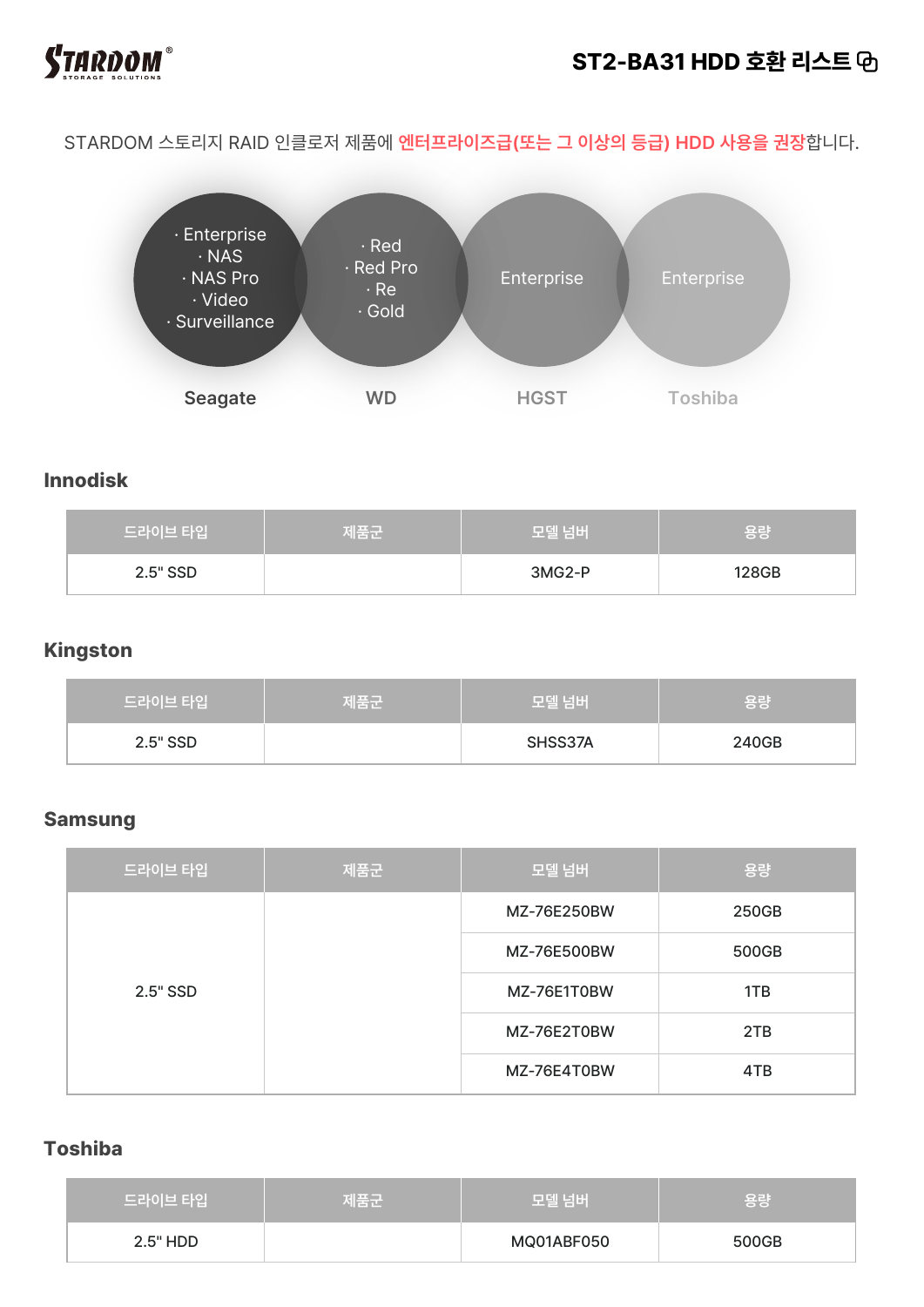# **ST2-BA31 HDD 호환 리스트**



| 3.5" HDD | HDWQ140AZSTA | 4TB  |
|----------|--------------|------|
|          | HDWN180AZSTA | 8TB  |
|          | MN06ACA10T   | 10TB |
|          | MG06ACA10TE  | 10TB |
|          | HDWG11AAZSTA | 10TB |
|          | MN07ACA12T   | 12TB |

## **WD**

| 드라이브 타입  | 제품군                       | 모델 넘버              | 용량    |
|----------|---------------------------|--------------------|-------|
|          |                           | WDS500G1R0A        | 500GB |
|          |                           | WDS100T1R0A        | 1TB   |
| 2.5" SSD |                           | WDS200T1R0A        | 2TB   |
|          |                           | <b>WDS200T2B0A</b> | 2TB   |
|          |                           | WDS400T1R0A        | 4TB   |
|          | <b>Black</b>              | WD5003AZEX         | 500GB |
|          | Red                       | WD10EFRX           | 1TB   |
|          |                           | WD80EFAX           | 8TB   |
|          |                           | HUS728T8TALE6L4    | 8TB   |
|          | Red                       | WD100EFAX          | 10TB  |
| 3.5" HDD |                           | HUH721010ALE600    | 10TB  |
|          | <b>Ultrastar DC HC520</b> | HUH721212ALE600    | 12TB  |
|          | Red                       | WD120EFAX          | 12TB  |
|          | <b>Red Pro</b>            | WD121KFBX          | 12TB  |
|          |                           | WUH721414ALE6L4    | 14TB  |
|          |                           | WD181KFGX          | 18TB  |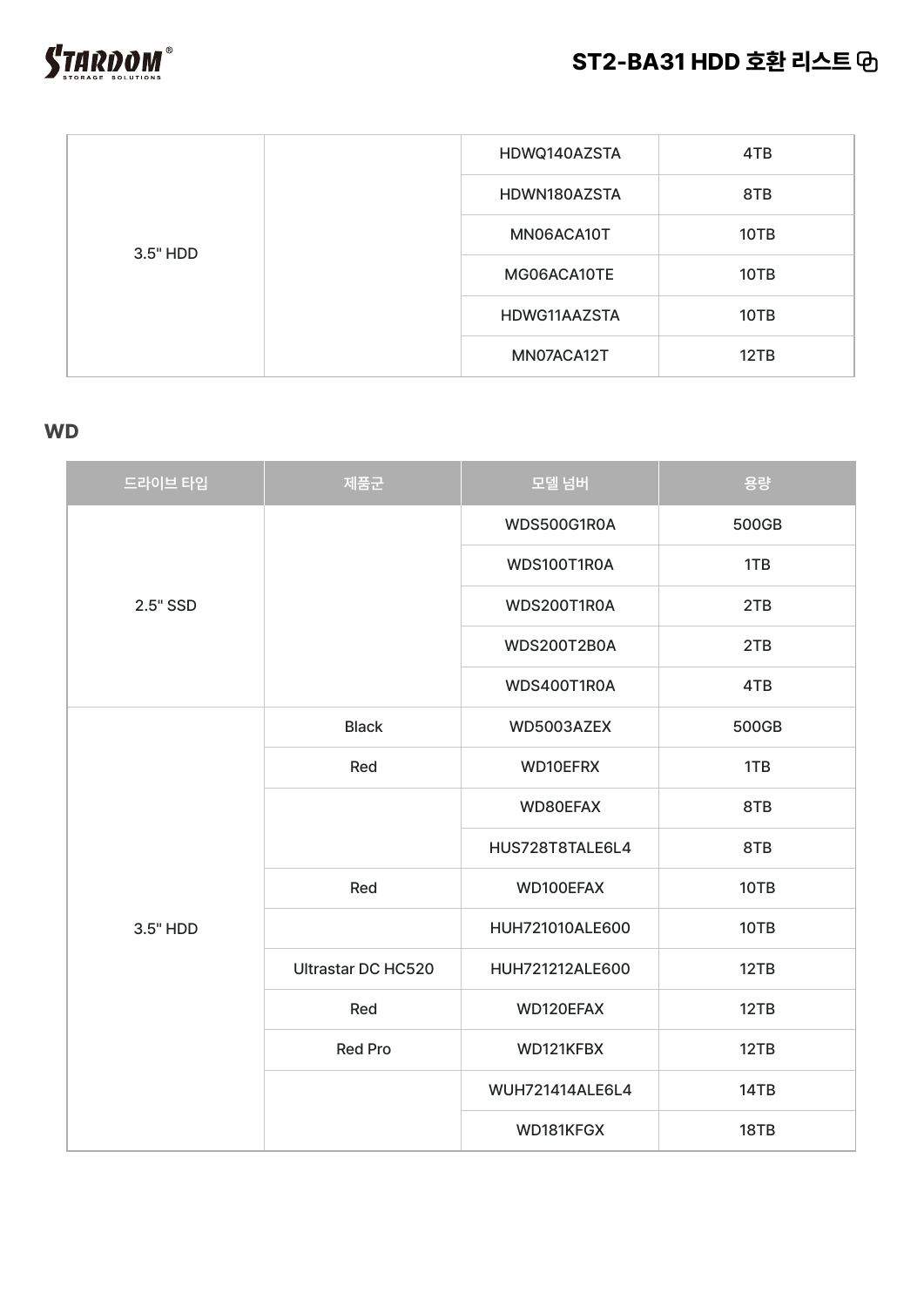

### **Seagate**

| 드라이브 타입  | 제품군               | 모델 넘버         | 용량     |
|----------|-------------------|---------------|--------|
| 2.5" SSD |                   | XA480LE10063  | 480GB  |
|          |                   | ZA960NM10001  | 960GB  |
|          | IronWolf Pro 125  | ZA3840NX10001 | 3.84TB |
|          | IronWolf 125      | ZA4000NM10002 | 4TB    |
|          |                   | ST1000NM0008  | 1TB    |
|          | IronWolf(NAS)     | ST4000VN008   | 4TB    |
|          | Ironwolf          | ST6000VN001   | 6TB    |
|          |                   | ST6000VX001   | 6TB    |
|          | IronWolf Pro(NAS) | ST8000NE001   | 8TB    |
|          | IronWolf(NAS)     | ST8000VN004   | 8TB    |
|          |                   | ST8000VX0002  | 8TB    |
|          |                   | ST8000NM0055  | 8TB    |
|          |                   | ST8000NM000A  | 8TB    |
|          | IronWolf Pro(NAS) | ST10000NE0004 | 10TB   |
|          | IronWolf Pro      | ST10000NE000  | 10TB   |
| 3.5" HDD | Exos 7E10         | ST10000NM017B | 10TB   |
|          | IronWolf          | ST10000VN000  | 10TB   |
|          |                   | ST10000NM001G | 10TB   |
|          | IronWolf          | ST12000VN0008 | 12TB   |
|          |                   | ST12000NM001G | 12TB   |
|          | IronWolf Pro(NAS) | ST14000NE0008 | 14TB   |
|          | Exos X14          | ST14000NM0428 | 14TB   |
|          |                   | ST14000NM0018 | 14TB   |
|          |                   | ST14000NM001G | 14TB   |
|          |                   | ST14000VN0008 | 14TB   |
|          | SkyHawk Al        | ST16000VE000  | 16TB   |
|          |                   | ST16000NE000  | 16TB   |